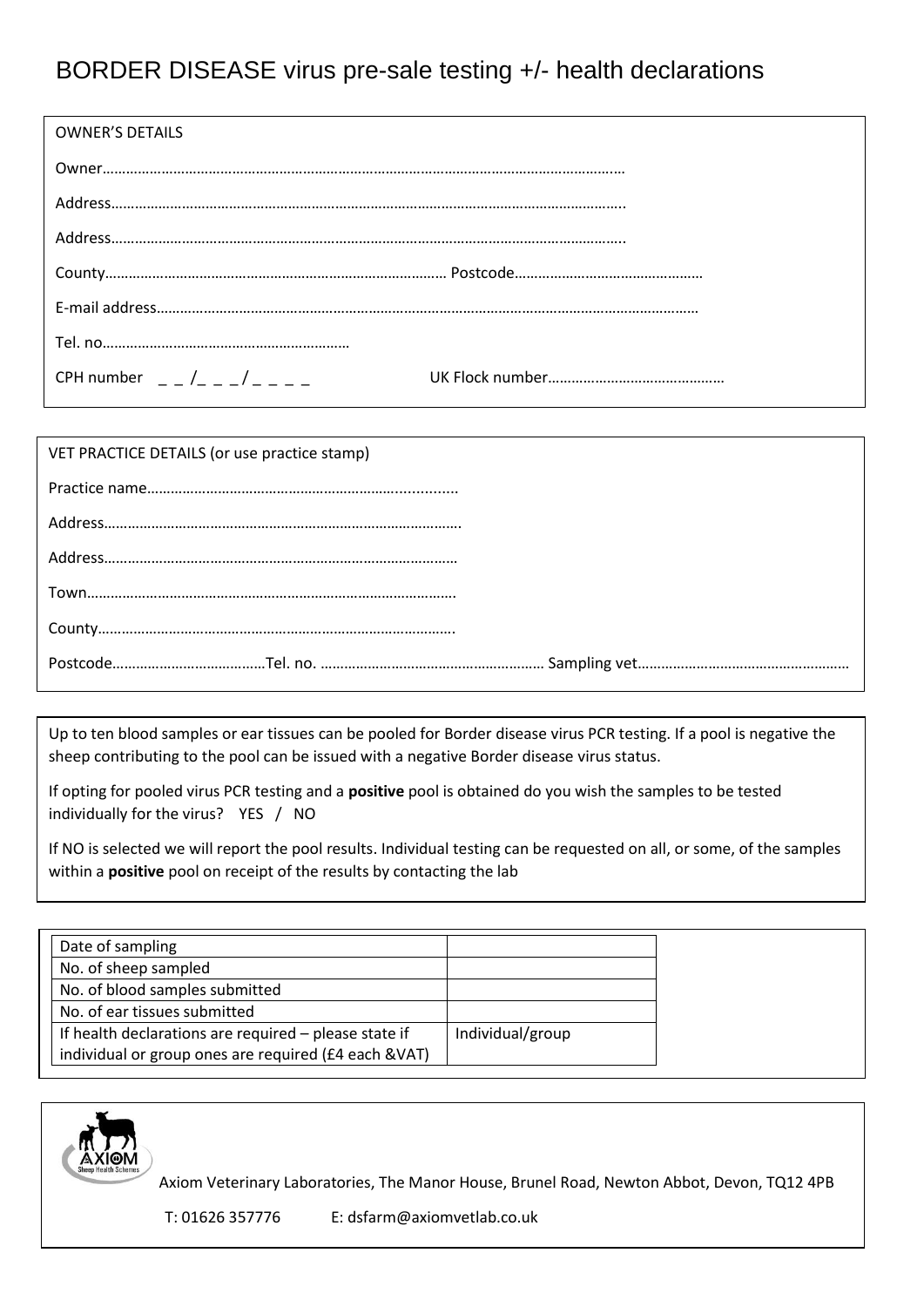|                         | Tube number | Ear number | Age | Sex | Border disease<br>virus PCR: state I<br>for individual or ${\bf P}$<br>for pooled testing | Johne's | MV | CLA | Health<br>declaration<br>required |
|-------------------------|-------------|------------|-----|-----|-------------------------------------------------------------------------------------------|---------|----|-----|-----------------------------------|
| $\mathbf 1$             |             |            |     |     |                                                                                           |         |    |     |                                   |
| $\sqrt{2}$              |             |            |     |     |                                                                                           |         |    |     |                                   |
| $\overline{\mathbf{3}}$ |             |            |     |     |                                                                                           |         |    |     |                                   |
| $\overline{\mathbf{4}}$ |             |            |     |     |                                                                                           |         |    |     |                                   |
| $\overline{5}$          |             |            |     |     |                                                                                           |         |    |     |                                   |
| $\overline{6}$          |             |            |     |     |                                                                                           |         |    |     |                                   |
| $\overline{7}$          |             |            |     |     |                                                                                           |         |    |     |                                   |
| $\,8\,$                 |             |            |     |     |                                                                                           |         |    |     |                                   |
| $\boldsymbol{9}$        |             |            |     |     |                                                                                           |         |    |     |                                   |
| $10\,$                  |             |            |     |     |                                                                                           |         |    |     |                                   |
| $11\,$                  |             |            |     |     |                                                                                           |         |    |     |                                   |
| 12                      |             |            |     |     |                                                                                           |         |    |     |                                   |
| 13                      |             |            |     |     |                                                                                           |         |    |     |                                   |
| 14                      |             |            |     |     |                                                                                           |         |    |     |                                   |
| 15                      |             |            |     |     |                                                                                           |         |    |     |                                   |
| 16                      |             |            |     |     |                                                                                           |         |    |     |                                   |
| $17\,$                  |             |            |     |     |                                                                                           |         |    |     |                                   |
| $18\,$                  |             |            |     |     |                                                                                           |         |    |     |                                   |
| $19\,$                  |             |            |     |     |                                                                                           |         |    |     |                                   |
| $20\,$                  |             |            |     |     |                                                                                           |         |    |     |                                   |
| $21\,$                  |             |            |     |     |                                                                                           |         |    |     |                                   |
| $\overline{22}$         |             |            |     |     |                                                                                           |         |    |     |                                   |
| $23\,$                  |             |            |     |     |                                                                                           |         |    |     |                                   |
| $24\,$                  |             |            |     |     |                                                                                           |         |    |     |                                   |

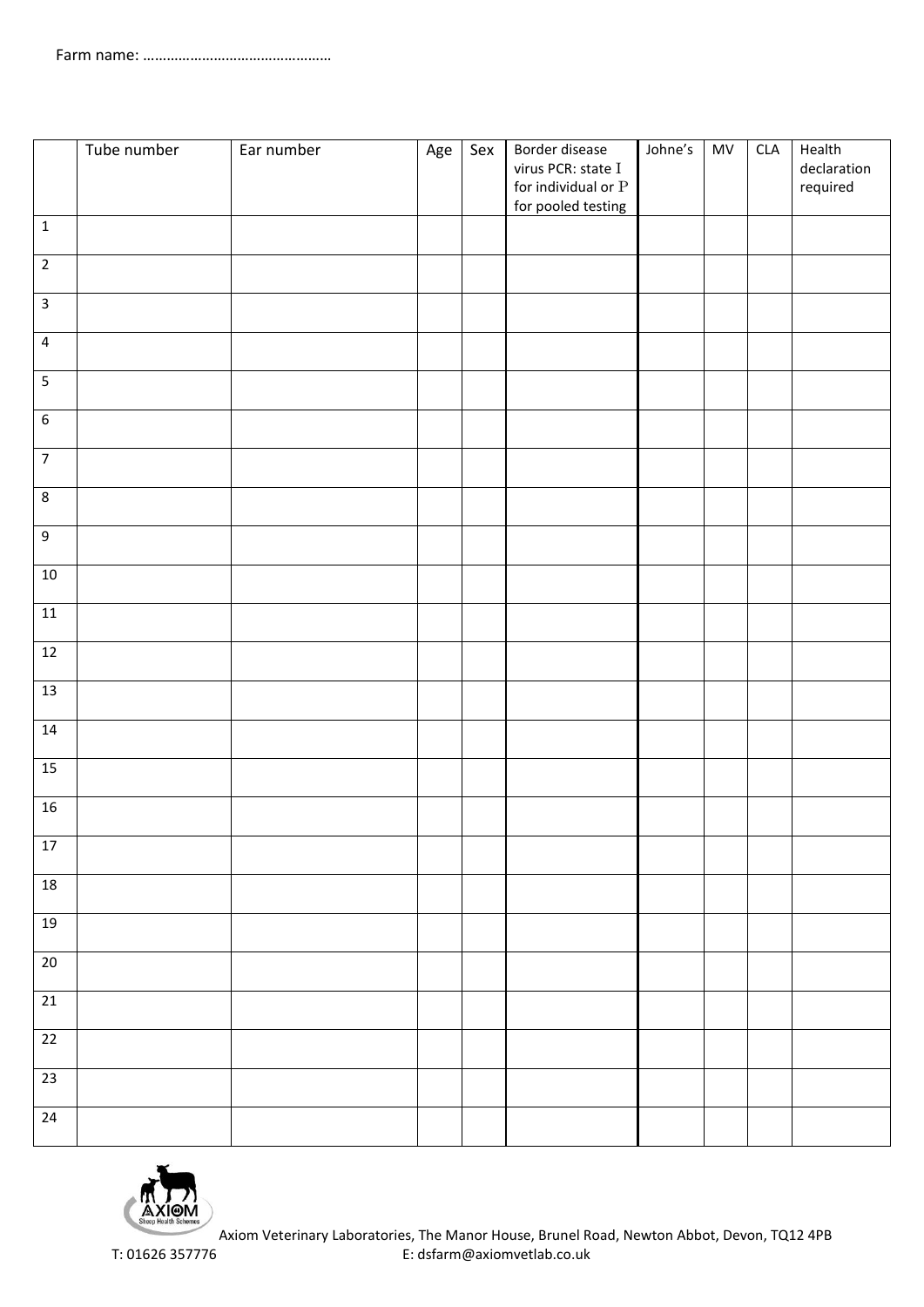|        | Tube number | Ear number | Age | Sex | Border disease<br>virus PCR: state I<br>for individual or ${\bf P}$<br>for pooled testing | Johne's | MV | CLA | Health<br>declaration<br>required |
|--------|-------------|------------|-----|-----|-------------------------------------------------------------------------------------------|---------|----|-----|-----------------------------------|
| 25     |             |            |     |     |                                                                                           |         |    |     |                                   |
| 26     |             |            |     |     |                                                                                           |         |    |     |                                   |
| $27\,$ |             |            |     |     |                                                                                           |         |    |     |                                   |
| $28\,$ |             |            |     |     |                                                                                           |         |    |     |                                   |
| 29     |             |            |     |     |                                                                                           |         |    |     |                                   |
| $30\,$ |             |            |     |     |                                                                                           |         |    |     |                                   |
| 31     |             |            |     |     |                                                                                           |         |    |     |                                   |
| 32     |             |            |     |     |                                                                                           |         |    |     |                                   |
| 33     |             |            |     |     |                                                                                           |         |    |     |                                   |
| 34     |             |            |     |     |                                                                                           |         |    |     |                                   |
| 35     |             |            |     |     |                                                                                           |         |    |     |                                   |
| 36     |             |            |     |     |                                                                                           |         |    |     |                                   |
| 37     |             |            |     |     |                                                                                           |         |    |     |                                   |
| 38     |             |            |     |     |                                                                                           |         |    |     |                                   |
| 39     |             |            |     |     |                                                                                           |         |    |     |                                   |
| 40     |             |            |     |     |                                                                                           |         |    |     |                                   |
| 41     |             |            |     |     |                                                                                           |         |    |     |                                   |
| 42     |             |            |     |     |                                                                                           |         |    |     |                                   |
| 43     |             |            |     |     |                                                                                           |         |    |     |                                   |
| 44     |             |            |     |     |                                                                                           |         |    |     |                                   |
| 45     |             |            |     |     |                                                                                           |         |    |     |                                   |
| 46     |             |            |     |     |                                                                                           |         |    |     |                                   |
| $47\,$ |             |            |     |     |                                                                                           |         |    |     |                                   |
| 48     |             |            |     |     |                                                                                           |         |    |     |                                   |
| 49     |             |            |     |     |                                                                                           |         |    |     |                                   |
| 50     |             |            |     |     |                                                                                           |         |    |     |                                   |